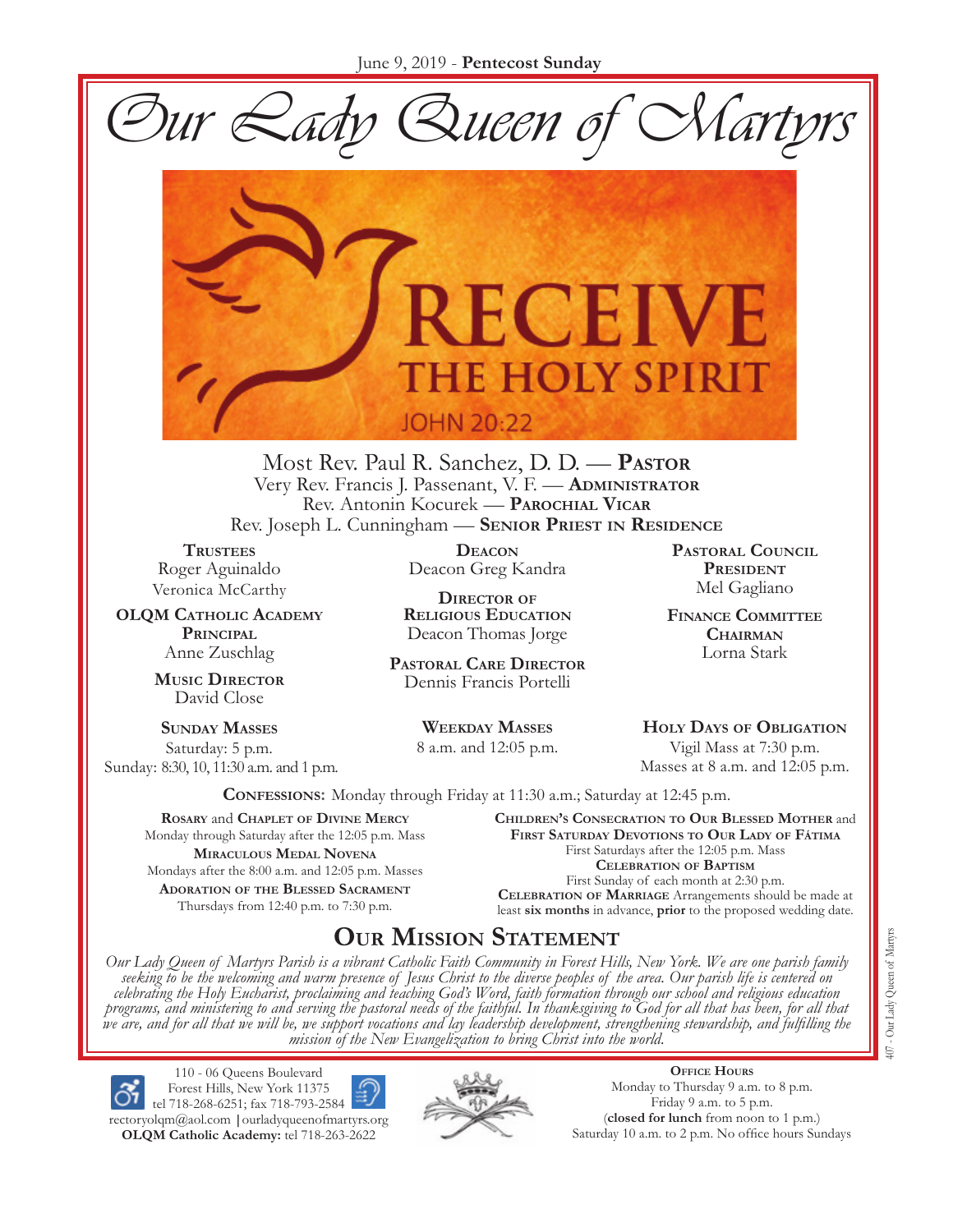## **Masses for the Week**

*Saturday, June 8*  **8 a.m.** Natalie Jones **12:05 p.m***.* In honor of St. Anthony **5 p.m.** Helen and Clarence Weiscopf

#### *Sunday, June 9*

**10 a.m. Family Mass celebrated for the parishioners of Our Lady Queen of Martyrs**

*Children's Liturgy of the Word* 

*Monday, June 10*  **8 a.m.** Marie Christine Taddei **12:05 p.m.** Rafaela Linares

*Tuesday, June 11* 

**Saint Barnabas 8 a.m.** John Clemente **12:05 p.m***.* Anthony DiNapoli

*Wednesday, June 12*  **8 a.m.** Jacinta Malpay **12:05 p.m.** Joseph and Tillie Busto

*Thursday, June 13* 

**Saint Anthony of Padua 8 a.m.** In honor of St. Anthony **12:05 p.m.** Close of St. Anthony Novena *(Intentions of Participants)*

*Friday, June 14* 

8 a.m. John T. Griffin **12:05 p.m***.* Giuseppina and Antonino Sciacca

> *Saturday, June 15*  **8 a.m.** Zaida Iveth Rivera **12:05 p.m***.* Benjamin Soriano **5 p.m.** Robert Peter Ballerini

# **Remember Our Sick**

Blanche Aeppli, Svetiana Abramova, Augusto F. Alvarez, Daniel Alvarez, Alexander Berardino, Fr. Bob Blauvelt, Mark Bradley, Luis Fernando Cardenas, Augustine Cisneros, Maria Comacho, Mary Ann Cornell, Irene Cucurella, Tracy Cuva, Joan Donnelly, Norman Doucette, Baby Luka Dudashvili, Lidia Flores, Daniel Garcia Sr., Anne Gorin, Stephanie Feldman, Alice Fromer, Gaye Fruscione, Pat Gmerek, Alex Guttierez, Ann Harding, Sean Harrison, Robert Heyer, René Hojilla, Henry Johnson, Lynne Keeley, Jacqueline Lisandrelli, Carmen Leon Marin, Liz Maryon, Artur Mavashev, Louie Mavashev, Marina Mavashev, Veronica Nissan, Richard O'Keeffe, Connie Panaralla, Clara Patoff, Grace Plank, Maureen Piatt, Nancy Piotrowski, Veronica Pulanski, Nora Radocea, Scott Salbo, Dr. Anthony Sarro, Scaturro family, Steven Strumpf, Chris Townley, Maria Viesta, Gail Whelan, Brittany Zaita—**and all parishioners currently in nursing homes, hospitals or**  confined to their homes

## **Main Events of the Week**

*Pentecost Sunday, June 9* 4 p.m., *church*: Confirmation

*Tuesday, June 11* **7:30 p.m.,** *choir loft:* **Choir Rehearsal**

*Wednesday, June 12*  **10:15 a.m.,** *nursing home:* **Fairview Nursing Home Mass**

**After 12:05 p.m. Mass***, church:* **St. Pio Prayer Group**

*Thursday, June 13*  **12:05 p.m. Mass,** *church:* **Close of Novena and Distribution of St. Anthony Bread**

**After 12:05 p.m. Mass,** *church:*  **Exposition and Adoration of the Blessed Sacrament**

**7:30 p.m.** *church:* **Benediction**

*Friday, June 14*  **7:30 p.m.,** *rectory (enter through glass door off 72nd Road):* **Charismatic Prayer Group meeting**  *(see p. 4 for news of the prayer group's July bus pilgrimage)*

*Saturday, June 15*  **9:30 a.m.,** *church:* **OLQM Catholic Academy Graduation Mass and Ceremony**

**1:30 p.m.,** *rectory:* **Single Adults Group meeting**

*Rectory = main meeting room (lower level)*



# **Remember Our Deceased**

Catherine Herbert Baker Msgr. Matthew Foley Virginia Gordinez Carol Dumbra Hyde Florentina Martinez

Krystyna Mlynarczyk Claire Evans O' Connor Manuel De Jesus Rodriguez Juliet Vandeyar Floridel Wilmont

#### **We pray for the men and women of our Armed Forces serving in the U.S. and abroad**

Eric Böhm, Sergio Borrero, Thaddeus Buenaventura, Ricardo Cantillo, Bobby DiTroia, Armando Fellin, Andrew Gonzalez, A. Jay James, William (Will) Klos, Michael Le Floch, Louis Mannino, Jean-Marc Moïse, Brian Quinn, Justin Pabse, Adam Rearick, Rodney Ross, McNeely Royal, Victoria Tissler-Bacca, Charles Torres, Jose J. Vaz, Mollie Rae Whitley, William Youssef, Phillip Whitley, Jeff Zabala. **Please pray for all who risk their**  lives for our safety, including police, fire, corrections and military **personnel.**

407 - Our Lady Queen of Martyrs Our Lady  $\overline{407}$  .

WELCOME! Sound-enhancing assistive listening device is available if you have trouble hearing during Mass. Please visit the sacristy for information. If a disability makes it difficult for you to fully participate at Mass or other activities of our parish, email our **Parish Advocate for Persons with Disabilities**, Karen Mongiello, at disabilities.olqm@gmail.com, to make your special needs known.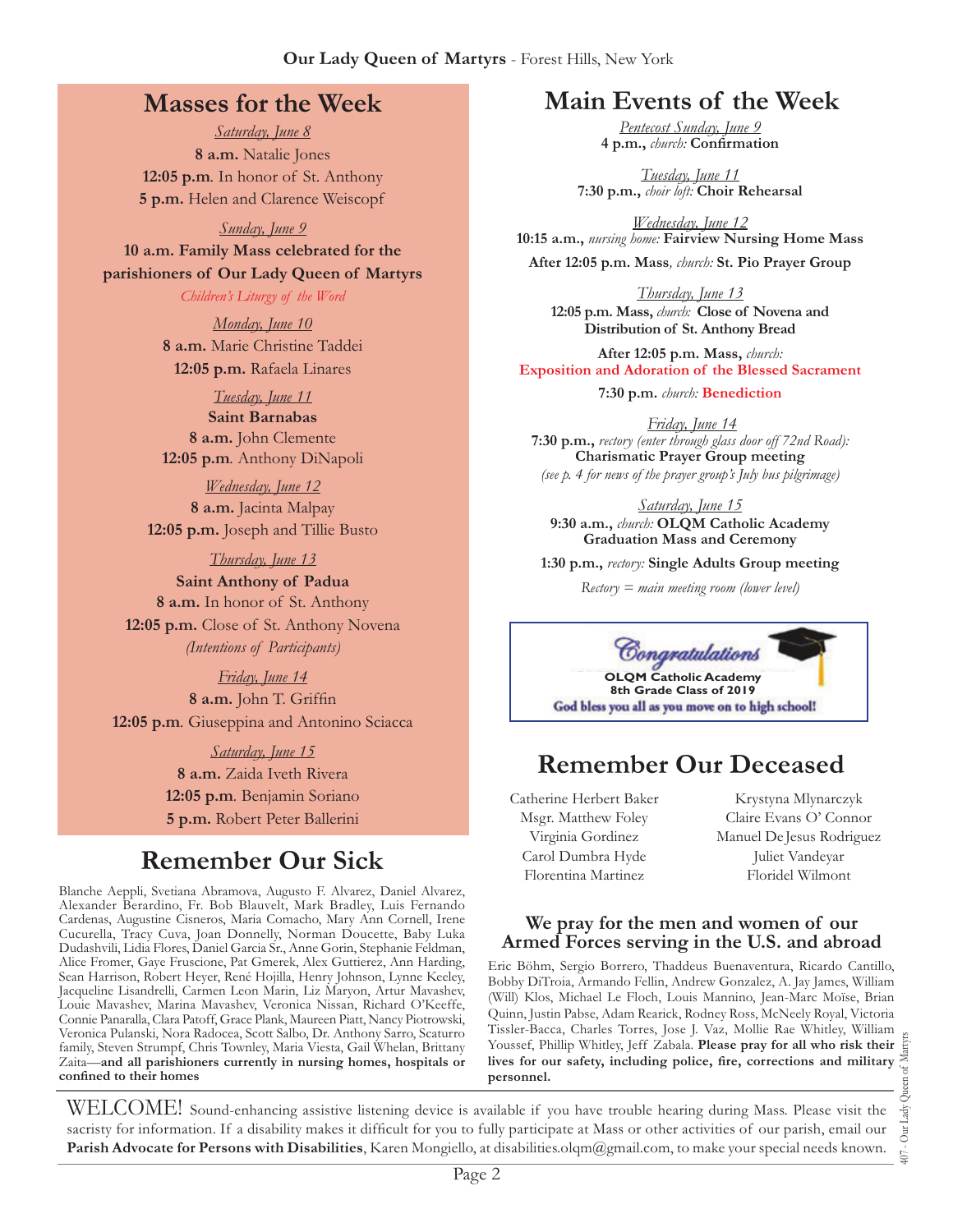#### June 9, 2019 - **Pentecost Sunday**

# **Sunday Mass Assignments Order of Mass**

**SATURDAY, JUNE 8** 

*5 p.m.* 

*Celebrant:* Father Cunningham *Lectors:* Denise Bertolotti, Sandy Singh *Leader of Song:* Jennifer Gliere *EMHCs:* Joseph Pollini, Kathy Scapp, Mark Scapp

#### **SUNDAY, JUNE 9**

#### *8:30 a.m.*

*Celebrant:* Father Antonin *Lectors:* Aldison Andrade, David Lee *Leader of Song:* Warren Harding *EMHCs:* Pat Abes, Grace Sommero, Richie Perl

#### *10 a.m.*

*Celebrant:* Bishop Sanchez *Lectors:* Chris Wellbrock, Judith Balasubramaniam *Leader of Song:* Warren Harding *Children's Liturgy of the Word:* Emer Herity *EMHCs:* Gina Warshaw, Margarita Forero, Eileen Corrado

#### *11:30 a.m.*

*Celebrant:* Father Passenant *Lectors:* Victoria Moore, Gregory Stein *Leader of Song:* Paula Rocheleau Hernández *EMHCs:* Angela Damone, Joe Cardenas, Alicia Cardenas

### *1 p.m.*

*Celebrant:* Father Cunningham

*Lectors:* Marie O'Brien, Noila Johnson *Leader of Song:* Cheryl Manrique *EMHCs:* Maria de Jesus Aguirre, Beth Barretto, Eddy Eng

*Members of the Altar Server Society at all Sunday Masses*

**Thank you to all those who serve as ushers**

## **MASS REMEMBRANCES FOR FATHER'S DAY**

All Sunday Masses next week, June 15/16, will be for the intentions of fathers, living and deceased, who are listed on the Father's Day remembrance envelopes. Enroll your father, grandfather, or stepfather as your gift for Father's Day. Envelopes are available in church. Please return your intention envelope to the rectory this week during business hours or put it in today's collection basket.

**Pentecost Sunday**  *Cycle C—Choir Mass at 11:30 p.m.* 

**ENTRANCE** *Missal #444—*"Come, Holy Ghost"

*Missal #191—*"Creator Spirit, by Whose Aid"*—Choir*

**MASS PARTS:** Mass of St. Peter and St. Paul *(Schiavone)*

**FIRST READING** *Missal pgs. 175-176—*Acts of the Apostles 2:1-11

**RESPONSORIAL PSALM**—Missal pg. 176

**SECOND READING** *Missal pg. 176—*1 Corinthians 12:3b-7, 12-13

**GOSPEL:** *Missal pg. 179—*John 20:19-23

**HOMILY**

**OFFERTORY**

*Missal #418—*"One Spirit, One Church" "With a Voice of Singing" *(M. Shaw)—Choir* 

**COMMUNION**

Organ Meditation "Spirit of God" *(P. Kern)—Choir Missal #323—*"Gift of Finest Wheat"

**CLOSING HYMN** *Missal #205*—"God, We Praise You"

## **Second Collections**

›› Today's second collection is for CCD and Religious Education materials. There is also an envelope for Father's Day Mass Remembrances.

›› Sunday, June 16, the second collection will be for summer repairs. ›› Please use the blue envelope at any time to contribute to the Parish Endowment Fund or, at our Parish Giving portal, select Blue Envelope from the pull-down menu. More at ourladyqueenofmartyrs.org/blue-envelope.

# **Summer Mass Schedule Change Effective July 7, 2019**

#### **Saturday Vigil Mass**

**5 p.m.** *(unchanged)*

**Sunday Masses 9 a.m.** *(Family Mass with* 

*Children's Dismissal)*

407 - Our Lady Queen of Martyrs

407 - Our Lady Queen of Martyrs

**11:15 a.m. 1 p.m.**

**Weekday Masses remain unchanged.**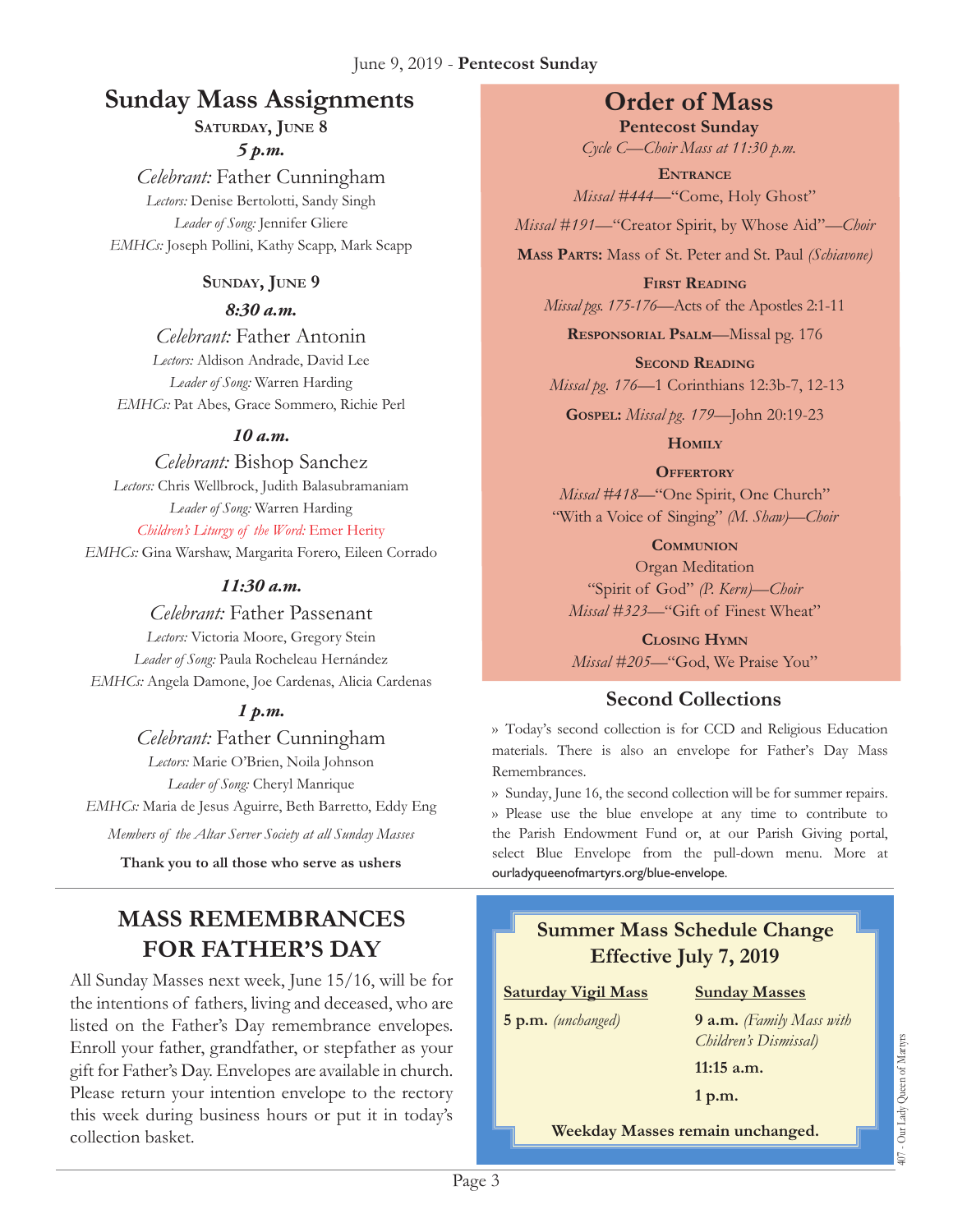# **Recent Baptisms at Our Lady Queen of Martyrs**

**Benjamin Joaquin Alban** son of Alina and Percy Alban-Chuquipoma

**Casper Alexander Antonelli-Cherubin** son of Stephanie and Kyle Antonelli

**Penelope Maria Campo** daughter of Susanna and Giovanni Campo

**Alison Daniela Castro** daughter of Miguelina and Yeisson Castro Otalora

**Nora Kristina Charpentier** daughter of Kristina and Roland Charpentier

**Lucious Aristarchus De La Rosa Lin** son of Melissa and Luciano De La Rosa Ortega

**Eva Victoria Hernandez** daughter of Cynthia and Eddie Hernandez

**Oelen-Iris Elena Jadamba** daughter of Cerissa and Jamiyansuren Jadamba

**Temulen Marie Jadamba** daughter of Cerissa and Jamiyansuren Jadamba

**Lucas Gonzales Paringit** son of Ariane and Efren Paringit, Jr.

s

rs

*Congratulations to the children, their parents, and godparents!*

## **Registration for 2019 TACHS Workshops**

TACHS courses are for 8th grade students applying to Catholic high schools who want to strengthen skills, reinforce concepts, and improve test performance in reading, mathematics, language arts. Contact the following schools for registration and payment information:

- **Msgr. McClancy Memorial High School** (72-02 Thirty-First Ave., East Elmhurst). Program will be held the first seven Saturdays of the new school year, **beginning September 14.** Contact Ms. Fran Rocco at 718-898-3800, ext 3, for information.
- **St. John's Preparatory School** (21-21 Crescent St., Astoria). TACHS prep course starts Saturday, **September 21.** For an online application, please visit www.stjohnsprepschool.org or call the Admissions office (718-721-7200, ext. 699) for questions.

# **Novena in Honor of St. Anthony of Padua**  *Concludes June 13th*

St. Anthony was a Franciscan preacher, instructor, and Doctor of the Church. He is invoked as a patron saint of the poor, travelers, and most famously, those looking for lost items. We'll pray a novena to St. Anthony after **today's 11:30 a.m. Mass**, then at the **12:05 p.m. Mass daily through Thursday, June 13th**, the feast day of St. Anthony.

At Thursday's conclusion of the novena, we'll distribute St. Anthony blessed bread, a traditional offering made to those in need, in thanksgiving to God for blessings received through the prayers of St. Anthony. All are welcome!

> **Saint Anthony, preacher Saint Anthony, humble Saint Anthony, pray for us!**

# **Pilgrimage to Blue Army Shrine July 13**

The OLQM Charismatic Prayer Group invites all to join their pilgrimage to the Blue Army Shrine of Our Lady of Fatima in Washington, New Jersey. When: **July 13** (Saturday). Departure time: **8:30 a.m.** (sharp). Meet in front of the church at the corner of Ascan Avenue and Queens Blvd. Cost: **\$45/person.** Please reserve your seats early! To request tickets, contact any of these prayer group members:

Virgie Punto 917-770-0897 Cely de Borja 347-743-2304 Cecille Mendoza 347-453-4147 Marilyn Pagmanua 347-791-4398 FIRST COME, FIRST SERVED!

**Single Adults Group News**

We will be out and about and staying active all summer. Our next meeting is this **Saturday, June 15 at 1:30 p.m.** in the rectory basement meeting room. We will be planning our visit to the new Museum of the Dog in Manhattan as well as other day trips and local free concerts. If you would like to join us or have questions about the group, please call the phone hotline at **718-361-3201**. New members are always welcome!

**Bereavement Support Can Help** Our support group meets next on Monday, **June 17**, from **7 p.m. to 9 p.m**. in the rectory. This is the last meeting until the new schedule resumes in September. If interested in attending, contact the rectory at 718-268-6251 or email Commissioned Lay Pastoral Leader Yorke Mizelle, at ymizelle@nyc.rr.com, for other questions.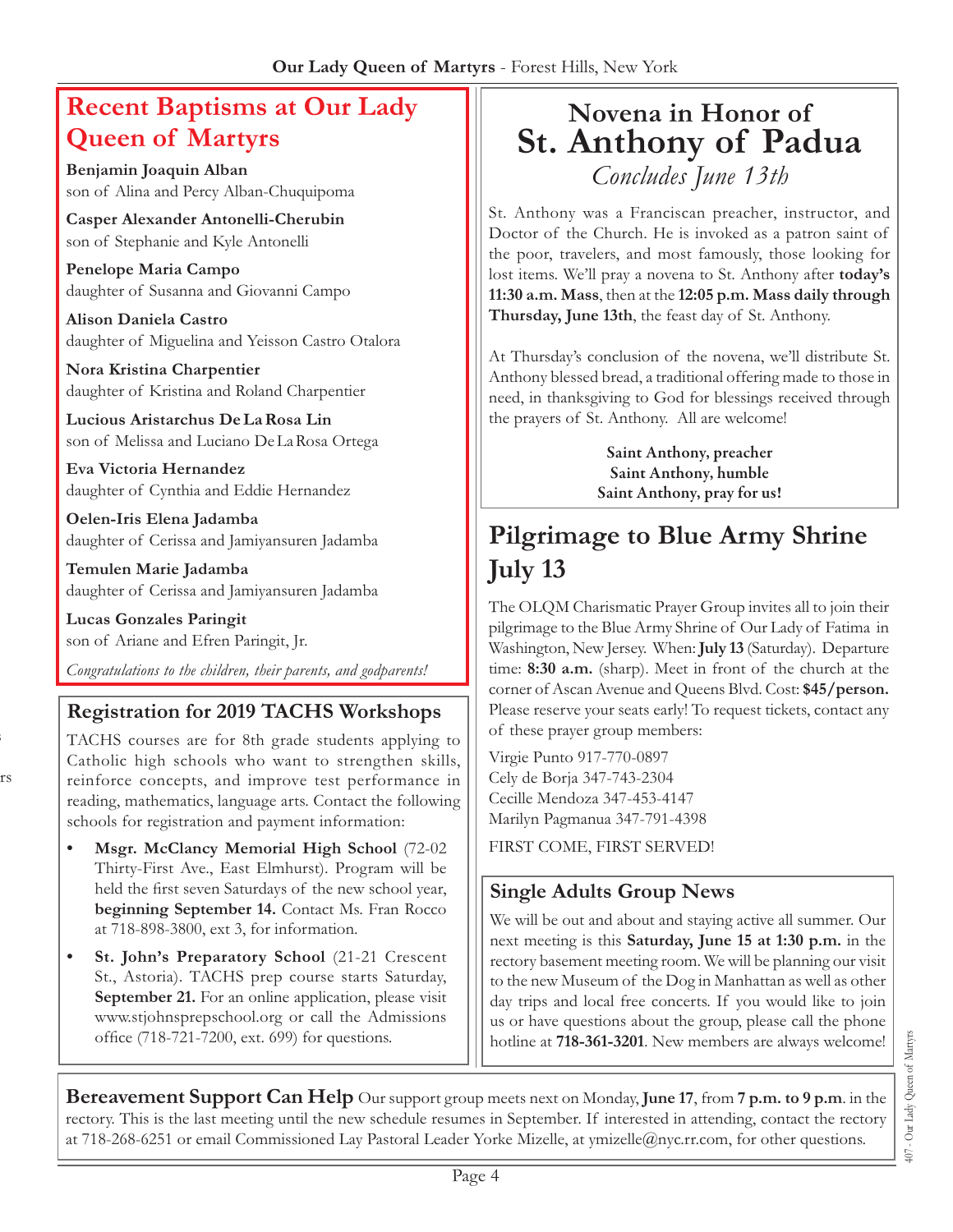# **Recognizing the Work of Catechists**

At a service on May 16, at St. Nicholas of Tolentine Parish in Jamaica, Bishop Nicholas DiMarzio congratulated and celebrated cathechists from all over our Diocese of Brooklyn and Queens for their many years of faithful and fruitful service. We are deeply grateful to them all. Two in particular have served the students in the Religious Education program of Our Lady Queen of Martyrs in an extraordinary manner. They are Mrs. **Jacqueline Cunniff** and Mr. **Yorke Mizelle**. May God bless them and both their families.

## **St. Vincent de Paul Clothing Donation Truck to Visit**

Sunday, June 23, from 9 a.m. to noon only. The truck will be parked near front of the church on Ascan Avenue to accept donations of new or "like new" clothing for men, women, and children. PLEASE do not bring items until the actual morning of the pickup, because we do not have storage. Thank you for helping others in need.

**SUPPORT OUR LOCAL BUSINESSES Forest Hills Festival of the Arts Street Fair Today, June 9th, 10 a.m. to 6 p.m., along Austin Street**

Please support the Annual Catholic Appeal with *Faith & Good Works.*  Use today's bulletin insert and donate before December 31. Thank you.



## **Weekly Collections**

|                                                                        | June 2     |
|------------------------------------------------------------------------|------------|
| Candle Offerings                                                       | 1,640.00   |
| 1st Collection                                                         | 10,110.71  |
| 2nd Collection (The Tablet & dismissal materials)                      | 2,102.50   |
| Online Parish Giving                                                   | 1,185.00   |
| Mail In                                                                | 225.00     |
| Ascension Thursday (HDO)                                               | 2,405.00   |
| <b>TOTAL</b>                                                           | 17,668.21  |
| Weekly Income Needs*                                                   | 21,250.00  |
| Surplus/(Deficit)                                                      | (3,581.79) |
| * Amount needed weekly to meet church expenses. Figures are unaudited. |            |

#### **Special Collection**

Catholic Communications Campaign 1,439.50 Note: Special collections taken throughout the year do not accrue to our parish and are not included in the weekly collection total.

Please remember the Roman Catholic Church of Our Lady Queen of Martyrs in your will and estate planning. Contact Bishop Sanchez or Father Passenant at 718-268-6251.

May all the students receiving Confirmation at the 4 p.m. Mass continue to seek God in every way they can and in everything they do.



## **RCIA INVITATION Rite of Catholic Initiation for Adults**

RCIA is a journey of faith through the sacraments of Baptism, Eucharist, and Confirmation for those age 18 and older. This ministry helps us to grow our Catholic family year after year. If you know someone who desires to become a Catholic, this program of welcome, prayer, and reflection will help them take the next step. RCIA is also for baptized Catholics needing to complete First Communion or Confirmation. It is our privilege to help you become fully initiated into the Catholic Church.

Please contact Veronica McCarthy at olqmrcia@gmail.com or call 718-268-6251, ext. 27, if you have questions and want more information about RCIA.

## **Contact Us**

#### **BY TELEPHONE** Rectory Office: **718-268-6251**

**Emergency** (last rites)  $718 - 810 - 9788$  (after office hours)

OLQM Catholic Academy: 718-263-2622

Religious Education Office: 718-263-0907

RCIA Office: 718-268-6251, ext. 27

OLQM Charity Outreach: 718-268-6251, ext. 43

#### **ONLINE**

Wehsite<sup>®</sup> www.ourladyqueenofmartyrs.org

Facebook, Twitter and Instagram: @OLQMChurch

OLQM Catholic Academy: www.olqmca.org

**BY EMAIL**

Pastor's Office: pastorolqm@aol.com Administrator's Office: admn.olqm@yahoo.com **Bulletin Subjects:** olqmcomm@aol.com OLQM Catholic Academy info@olqmca.org Pastoral Care Office: dfport@gmail.com Religious Education Office: olqmreled@gmail.com

RCIA Office: olqmrcia@gmail.com Deacon Greg Kandra: dcngreg@gmail.com Disabilities Advocate: disabilities.olqm@gmail.com

Rectory Office: **rectoryolqm@aol.com**